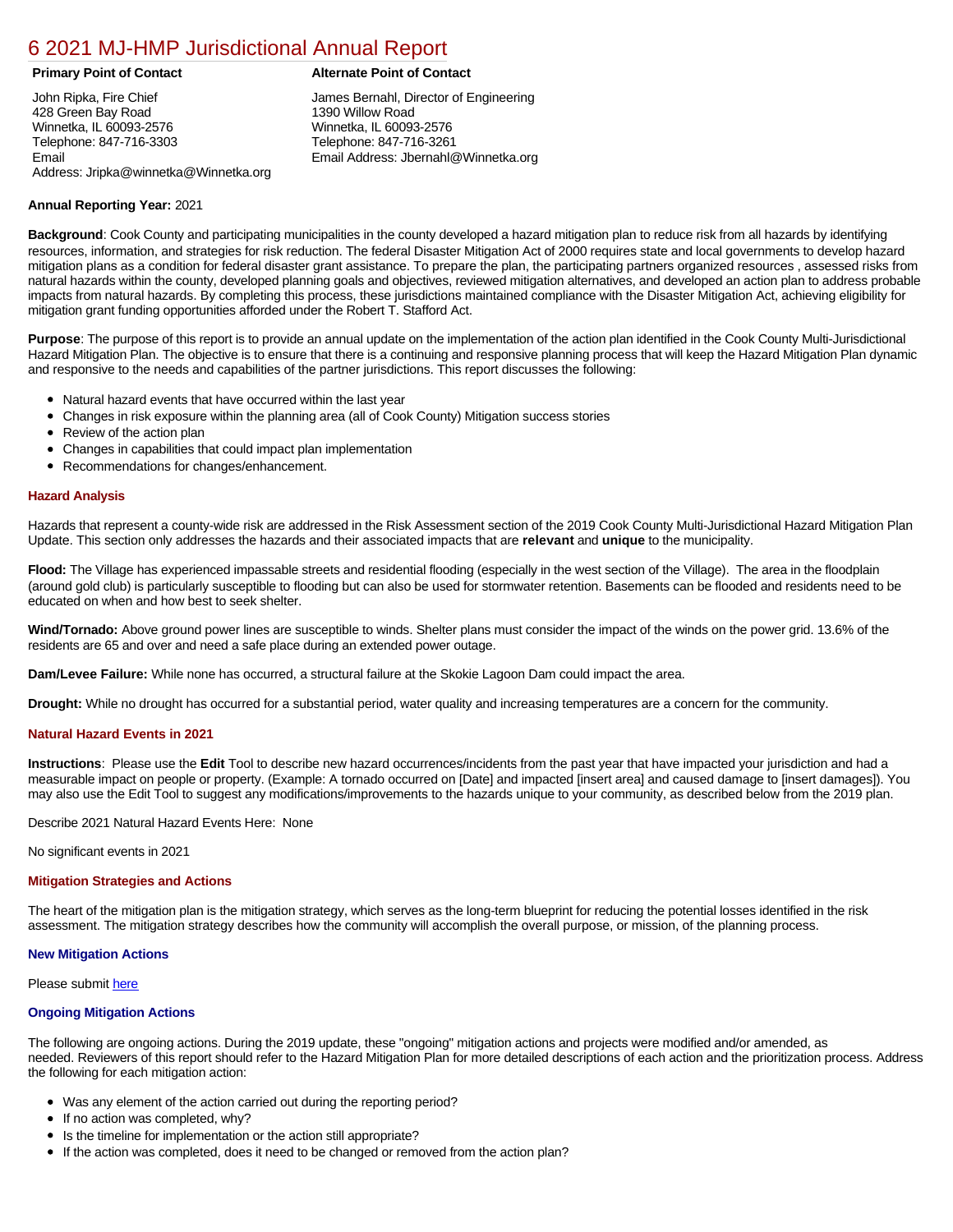| TABLE: HAZARD MITIGATION ACTION PLAN MATRIX                                                                                                                                                                                                                                                                                                                                        |                                           |                                                                     |                                                                                            |                                 |                                                                                                            |                          |                                             |                                                            |
|------------------------------------------------------------------------------------------------------------------------------------------------------------------------------------------------------------------------------------------------------------------------------------------------------------------------------------------------------------------------------------|-------------------------------------------|---------------------------------------------------------------------|--------------------------------------------------------------------------------------------|---------------------------------|------------------------------------------------------------------------------------------------------------|--------------------------|---------------------------------------------|------------------------------------------------------------|
| <b>Completion status legend:</b><br>O = Action Ongoing toward Completion                                                                                                                                                                                                                                                                                                           |                                           |                                                                     |                                                                                            |                                 |                                                                                                            |                          |                                             |                                                            |
|                                                                                                                                                                                                                                                                                                                                                                                    |                                           |                                                                     | $N = New$<br>$C = Project Completed$                                                       | $R =$ Want Removed from Annex   |                                                                                                            | $X = No$ Action Taken    |                                             |                                                            |
| 2021 Status                                                                                                                                                                                                                                                                                                                                                                        | 2020 Status                               | 2019 Status                                                         | <b>Hazards</b><br><b>Mitigated</b>                                                         | <b>Objectives</b><br>Met        | <b>Lead Agencies</b>                                                                                       | <b>Estimated</b><br>Cost | Sources of<br><b>Funding</b>                | <b>Timeline/Projected</b><br><b>Completion Date</b><br>(a) |
|                                                                                                                                                                                                                                                                                                                                                                                    |                                           |                                                                     | Action W6.1-Work towards completion of storm water improvements to mitigate flooding.      |                                 |                                                                                                            |                          |                                             |                                                            |
| <b>Status Description:</b>                                                                                                                                                                                                                                                                                                                                                         |                                           |                                                                     |                                                                                            |                                 |                                                                                                            |                          |                                             |                                                            |
|                                                                                                                                                                                                                                                                                                                                                                                    |                                           |                                                                     |                                                                                            |                                 | 2020: Moving forward with the design of Phase I & Phase II flooding mitigation plans in 2021.              |                          |                                             |                                                            |
|                                                                                                                                                                                                                                                                                                                                                                                    |                                           |                                                                     | 2021: Moving forward with construction on downstream storage in 2022                       |                                 |                                                                                                            |                          |                                             |                                                            |
| $\circ$                                                                                                                                                                                                                                                                                                                                                                            |                                           | Ongoing                                                             | Severe<br>Weather,<br>Flooding                                                             | 1, 2, 3, 6, 8, 9                | Department of<br><b>Public Works</b>                                                                       | \$45,000,000:<br>Medium  | Bonds, Storm<br><b>Water Utility</b><br>Fee | Short-term                                                 |
|                                                                                                                                                                                                                                                                                                                                                                                    |                                           |                                                                     |                                                                                            |                                 | Action W6.2-Encourage the burying of electrical services lines underground to protect from weather events. |                          |                                             |                                                            |
|                                                                                                                                                                                                                                                                                                                                                                                    | Status Description: 2021 No change.       |                                                                     |                                                                                            |                                 |                                                                                                            |                          |                                             |                                                            |
| $\circ$                                                                                                                                                                                                                                                                                                                                                                            |                                           | Ongoing                                                             | All                                                                                        | 1, 10                           | Electric<br>Department                                                                                     | \$54,700,000:<br>High    | Capital<br>Improvement<br>Fund, Grants      | Long-term                                                  |
|                                                                                                                                                                                                                                                                                                                                                                                    |                                           |                                                                     | Action W6.3—Encourage stormwater detention and runoff reduction through code enhancements. |                                 |                                                                                                            |                          |                                             |                                                            |
|                                                                                                                                                                                                                                                                                                                                                                                    | <b>Status Description: 2021 No change</b> |                                                                     |                                                                                            |                                 |                                                                                                            |                          |                                             |                                                            |
| $\circ$                                                                                                                                                                                                                                                                                                                                                                            |                                           | Completed                                                           | Severe<br>Weather,<br>Flooding                                                             | 1, 3, 4, 9, 11                  | Public Works,<br>Community<br>Development                                                                  | Low                      | <b>General Fund</b>                         | Completed                                                  |
| Action W6.4—Develop a communications link with the Cook County Forest Preserve District to alert Winnetka in the event of a structural concern regarding<br>the Skokie Lagoon Dam.                                                                                                                                                                                                 |                                           |                                                                     |                                                                                            |                                 |                                                                                                            |                          |                                             |                                                            |
| <b>Status Description:</b>                                                                                                                                                                                                                                                                                                                                                         |                                           |                                                                     |                                                                                            |                                 |                                                                                                            |                          |                                             |                                                            |
| 2021: No change.                                                                                                                                                                                                                                                                                                                                                                   |                                           |                                                                     |                                                                                            |                                 |                                                                                                            |                          |                                             |                                                            |
| $\circ$                                                                                                                                                                                                                                                                                                                                                                            |                                           | Ongoing                                                             | Severe<br>Weather,<br>Flooding, Dam<br>Failure                                             | 2, 5, 8                         | <b>Public Works</b>                                                                                        | Low                      | <b>General Fund</b>                         | Short-term                                                 |
|                                                                                                                                                                                                                                                                                                                                                                                    |                                           | <b>Action W6.5</b> -Update Emergency Operations Plans.              |                                                                                            |                                 |                                                                                                            |                          |                                             |                                                            |
| <b>Status Description: Updated 2019</b>                                                                                                                                                                                                                                                                                                                                            |                                           |                                                                     |                                                                                            |                                 |                                                                                                            |                          |                                             |                                                            |
| To be reviewed 2022                                                                                                                                                                                                                                                                                                                                                                |                                           |                                                                     |                                                                                            |                                 |                                                                                                            |                          |                                             |                                                            |
| C                                                                                                                                                                                                                                                                                                                                                                                  |                                           | Completed                                                           | All                                                                                        | 1, 2, 5, 8                      | Fire<br>Department                                                                                         | Low                      | <b>General Fund</b>                         | Completed                                                  |
| Action W6.6—Continue to support the implementation (Countywide actions), monitoring, maintenance, and updating of this Plan as defined in Volume 1.                                                                                                                                                                                                                                |                                           |                                                                     |                                                                                            |                                 |                                                                                                            |                          |                                             |                                                            |
| <b>Status Description:</b>                                                                                                                                                                                                                                                                                                                                                         |                                           |                                                                     |                                                                                            |                                 |                                                                                                            |                          |                                             |                                                            |
| O                                                                                                                                                                                                                                                                                                                                                                                  |                                           | Completed                                                           | All                                                                                        | All                             | DHSEM, Fire<br>Department                                                                                  | Low                      | <b>General Fund</b>                         | Completed                                                  |
| Action W6.7-Maintain good standing under the National Flood Insurance Program by implementing programs that meet or exceed the minimum NFIP<br>requirements. Such programs include enforcing an adopted flood damage prevention ordinance, participating in floodplain mapping updates, and providing<br>public assistance and information on floodplain requirements and impacts. |                                           |                                                                     |                                                                                            |                                 |                                                                                                            |                          |                                             |                                                            |
|                                                                                                                                                                                                                                                                                                                                                                                    |                                           |                                                                     |                                                                                            |                                 | Status Description: 2021 updated floodplain ordinance to include 2021 FEMA maps and maintain good standing |                          |                                             |                                                            |
| $\circ$                                                                                                                                                                                                                                                                                                                                                                            | $\overline{\phantom{a}}$                  | Completed                                                           | Severe<br>Weather,<br>Flooding                                                             | 4, 6, 9                         | <b>Public Works</b>                                                                                        | Low                      | General Fund                                | Completed                                                  |
| Action W6.8-Once CRS classification is confirmed, Village will maintain/enhance that classification through its existing floodplain management program.                                                                                                                                                                                                                            |                                           |                                                                     |                                                                                            |                                 |                                                                                                            |                          |                                             |                                                            |
| Status Description: Village participates in CRS with classification of 6                                                                                                                                                                                                                                                                                                           |                                           |                                                                     |                                                                                            |                                 |                                                                                                            |                          |                                             |                                                            |
| $\circ$                                                                                                                                                                                                                                                                                                                                                                            | $\overline{\phantom{a}}$                  | Completed                                                           | All                                                                                        | 3, 4, 5, 6, 7, 9,<br>10, 11, 13 | <b>Public Works</b>                                                                                        | Low                      | General Fund                                | Completed                                                  |
|                                                                                                                                                                                                                                                                                                                                                                                    |                                           | <b>Action W6.9</b> —Work with all schools on severe weather drills. |                                                                                            |                                 |                                                                                                            |                          |                                             |                                                            |
| Status Description: We participate and train with every school on evacuation and shelter in place drills annually                                                                                                                                                                                                                                                                  |                                           |                                                                     |                                                                                            |                                 |                                                                                                            |                          |                                             |                                                            |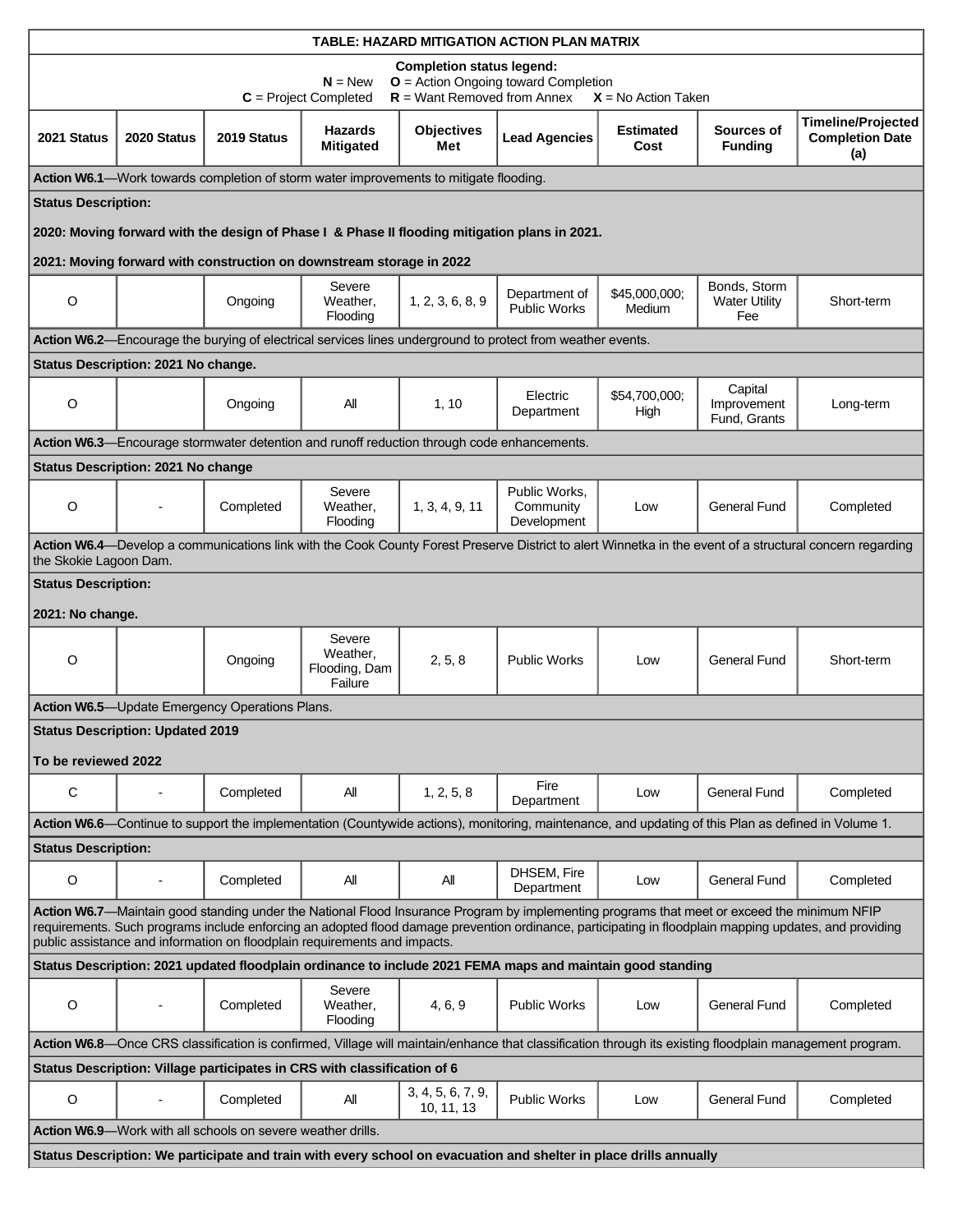| O                                                                                                                    |                                                                                                                                                                                                                          | Completed                                                                 | Severe<br>Weather,<br>Tornado                                          | 2, 5, 6, 8                                                                              | Fire<br>Department                                                                                                                 | Low           | General Fund                                                       | Completed                              |
|----------------------------------------------------------------------------------------------------------------------|--------------------------------------------------------------------------------------------------------------------------------------------------------------------------------------------------------------------------|---------------------------------------------------------------------------|------------------------------------------------------------------------|-----------------------------------------------------------------------------------------|------------------------------------------------------------------------------------------------------------------------------------|---------------|--------------------------------------------------------------------|----------------------------------------|
|                                                                                                                      |                                                                                                                                                                                                                          | Action W6.10-Update shelter plan for extreme weather conditions.          |                                                                        |                                                                                         |                                                                                                                                    |               |                                                                    |                                        |
| <b>Status Description:</b>                                                                                           |                                                                                                                                                                                                                          |                                                                           |                                                                        |                                                                                         |                                                                                                                                    |               |                                                                    |                                        |
|                                                                                                                      |                                                                                                                                                                                                                          |                                                                           |                                                                        |                                                                                         | 2021: An emergency shelter plan has been created for highly populated events in our commercial area.                               |               |                                                                    |                                        |
| $\circ$                                                                                                              |                                                                                                                                                                                                                          | Ongoing                                                                   | Severe<br>Weather,<br>Severe Winter<br>Weather,<br>Tornado             | 6, 8                                                                                    | Fire<br>Department                                                                                                                 | Low           | <b>General Fund</b>                                                | On-Going                               |
|                                                                                                                      |                                                                                                                                                                                                                          |                                                                           |                                                                        |                                                                                         | Action W6.11-Develop an educational program to inform residents on how to prepare for severe weather events.                       |               |                                                                    |                                        |
| <b>Status Description:</b>                                                                                           |                                                                                                                                                                                                                          |                                                                           |                                                                        |                                                                                         |                                                                                                                                    |               |                                                                    |                                        |
|                                                                                                                      |                                                                                                                                                                                                                          |                                                                           |                                                                        | 2020: Information on flood mitigation is now located on the Village's website.          |                                                                                                                                    |               |                                                                    |                                        |
|                                                                                                                      |                                                                                                                                                                                                                          | 2021: Website is maintained with mailings and media added in 2021.        |                                                                        |                                                                                         |                                                                                                                                    |               |                                                                    |                                        |
| O                                                                                                                    |                                                                                                                                                                                                                          | Ongoing                                                                   | Severe<br>Weather,<br>Severe Winter<br>Weather,<br>Tornado.<br>Drought | 1, 6, 8, 11                                                                             | <b>Multiple</b><br>Departments                                                                                                     | Low           | General Fund                                                       | Long-term                              |
|                                                                                                                      |                                                                                                                                                                                                                          |                                                                           |                                                                        | Action W6.12-Monitor water conservation initiatives in the event of drought conditions. |                                                                                                                                    |               |                                                                    |                                        |
|                                                                                                                      |                                                                                                                                                                                                                          |                                                                           |                                                                        |                                                                                         | Status Description: 2021 drought conditions are monitored by Water Department and actions/notifications made accordingly.          |               |                                                                    |                                        |
| $\circ$                                                                                                              | $\blacksquare$                                                                                                                                                                                                           | Completed                                                                 | <b>Drought</b>                                                         | 1, 6, 8, 11                                                                             | Water<br>Department                                                                                                                | Low           | General Fund                                                       | Completed                              |
|                                                                                                                      | Action W6.13—Where appropriate, support retrofitting, purchase, or relocation of structures in hazard-prone areas to prevent future structure damage. Give<br>priority to properties with exposure to repetitive losses. |                                                                           |                                                                        |                                                                                         |                                                                                                                                    |               |                                                                    |                                        |
| <b>Status Description:</b>                                                                                           |                                                                                                                                                                                                                          |                                                                           |                                                                        |                                                                                         |                                                                                                                                    |               |                                                                    |                                        |
| 2020: On-going as opportunities present themselves.                                                                  |                                                                                                                                                                                                                          |                                                                           |                                                                        |                                                                                         |                                                                                                                                    |               |                                                                    |                                        |
|                                                                                                                      |                                                                                                                                                                                                                          | 2021: Grant funding for one property to be demolished in the flood plain. |                                                                        |                                                                                         |                                                                                                                                    |               |                                                                    |                                        |
| $\circ$                                                                                                              |                                                                                                                                                                                                                          | Ongoing                                                                   | All                                                                    | 7, 13                                                                                   | Village of<br>Winnetka                                                                                                             | Low           | <b>FEMA Hazard</b><br>Mitigation<br>Grants                         | Long-term<br>(depending on<br>funding) |
|                                                                                                                      |                                                                                                                                                                                                                          |                                                                           |                                                                        |                                                                                         | Action W6.14-Where feasible, implement a program to record high water marks following high-water events.                           |               |                                                                    |                                        |
|                                                                                                                      | Status Description: 2021 - no change                                                                                                                                                                                     |                                                                           |                                                                        |                                                                                         |                                                                                                                                    |               |                                                                    |                                        |
| O                                                                                                                    |                                                                                                                                                                                                                          | Ongoing                                                                   | Flooding,<br>Severe<br>Weather                                         | 3, 6, 9                                                                                 | Village of<br>Winnetka                                                                                                             | Medium        | General Fund:<br><b>FEMA Grant</b><br>Funds (Public<br>Assistance) | Long-term                              |
|                                                                                                                      |                                                                                                                                                                                                                          |                                                                           |                                                                        |                                                                                         | Action W6.15—Integrate the hazard mitigation plan into other plans, programs, or resources that dictate land use or redevelopment. |               |                                                                    |                                        |
| Status Description: 2021 Village will incorporate MJ-HMP into Comprehensive plan being developed in 2022             |                                                                                                                                                                                                                          |                                                                           |                                                                        |                                                                                         |                                                                                                                                    |               |                                                                    |                                        |
| $\mathsf O$                                                                                                          |                                                                                                                                                                                                                          | Ongoing                                                                   | All                                                                    | 3, 4, 6, 10, 13                                                                         | Community<br>Development                                                                                                           | Low           | <b>General Fund</b>                                                | Completed                              |
|                                                                                                                      |                                                                                                                                                                                                                          |                                                                           |                                                                        |                                                                                         | Action W6.16—Actively maintain and clear the critical waterways and overflow routes within the village                             |               |                                                                    |                                        |
| <b>Status Description:</b>                                                                                           |                                                                                                                                                                                                                          |                                                                           |                                                                        |                                                                                         |                                                                                                                                    |               |                                                                    |                                        |
| 2020: These areas are maintained as part of the annual maintenance program for critical drainage ditches and swales. |                                                                                                                                                                                                                          |                                                                           |                                                                        |                                                                                         |                                                                                                                                    |               |                                                                    |                                        |
| 2021: Continue with previous program.                                                                                |                                                                                                                                                                                                                          |                                                                           |                                                                        |                                                                                         |                                                                                                                                    |               |                                                                    |                                        |
| O                                                                                                                    |                                                                                                                                                                                                                          | <b>New</b>                                                                | Flood                                                                  | 3, 9                                                                                    | Village of<br>Winnetka                                                                                                             | \$10,000; Low | Local Funds<br>and Grants                                          | Ongoing                                |
| Action W6.17-Implement the Hibbard Road Forest Preserve Wetland and Duke Childs Stormwater Management Project        |                                                                                                                                                                                                                          |                                                                           |                                                                        |                                                                                         |                                                                                                                                    |               |                                                                    |                                        |
| <b>Status Description:</b>                                                                                           |                                                                                                                                                                                                                          |                                                                           |                                                                        |                                                                                         |                                                                                                                                    |               |                                                                    |                                        |
| 2020: Completing design for mitigation in 2021.                                                                      |                                                                                                                                                                                                                          |                                                                           |                                                                        |                                                                                         |                                                                                                                                    |               |                                                                    |                                        |
| 2021: Construction to commence in Spring 2022.                                                                       |                                                                                                                                                                                                                          |                                                                           |                                                                        |                                                                                         |                                                                                                                                    |               |                                                                    |                                        |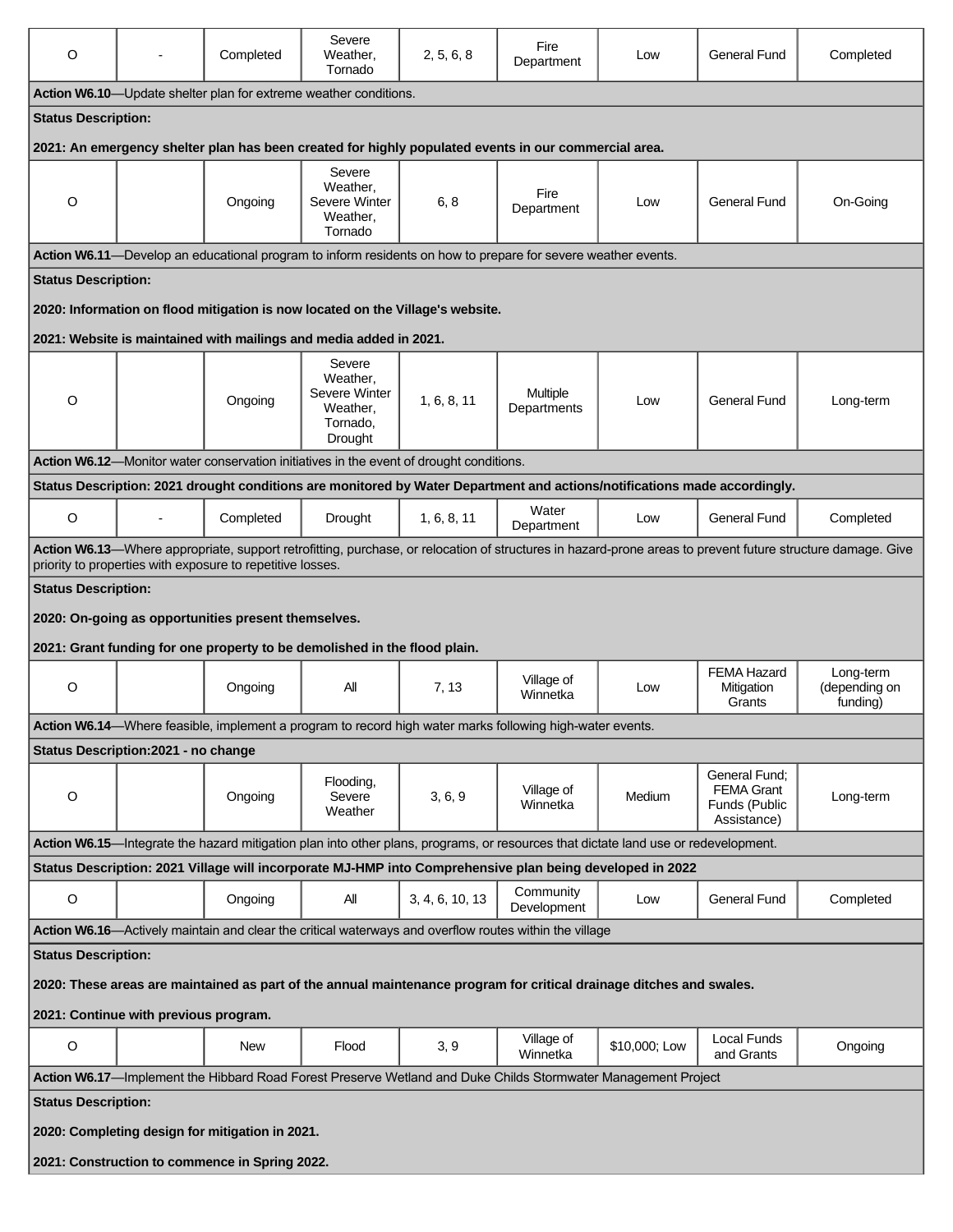| $\circ$                    | <b>New</b> | Flood                                                                                                          | 2, 8, 9        | Village of<br>Winnetka      | \$11,000,000;<br>High | Local Funding,<br>Grants | Ongoing (2022) |
|----------------------------|------------|----------------------------------------------------------------------------------------------------------------|----------------|-----------------------------|-----------------------|--------------------------|----------------|
| Action W6.18-              |            |                                                                                                                |                |                             |                       |                          |                |
| <b>Status Description:</b> |            |                                                                                                                |                |                             |                       |                          |                |
| N                          |            | Flood,<br>Lightning, Hail,<br>High Wind,<br>Blizzard,<br>Tornado, Ice<br>Storms,<br>Widespread<br>Power Outage | $\mathfrak{p}$ | Winnetka Fire<br>Department | \$50,000              | <b>Local Funds</b>       | 2022           |

ngoing indicates continuation of an action that is already in place. Short-term indicates implementation within five years. Long-term indicates implementation after five years.

**Mitigation Success Stories:** Examples of mitigation success stories include, but are not limited to: received a Grant, completed a major mitigation project, etc.

Received MWRD flood prone property acquisition grant for one structure in the flood plain.

Future Needs: Examples of future needs include, but are not limited to: receiving training to better understand the mitigation grant application process, studies that may be needed to better understand hazards/risks, etc.